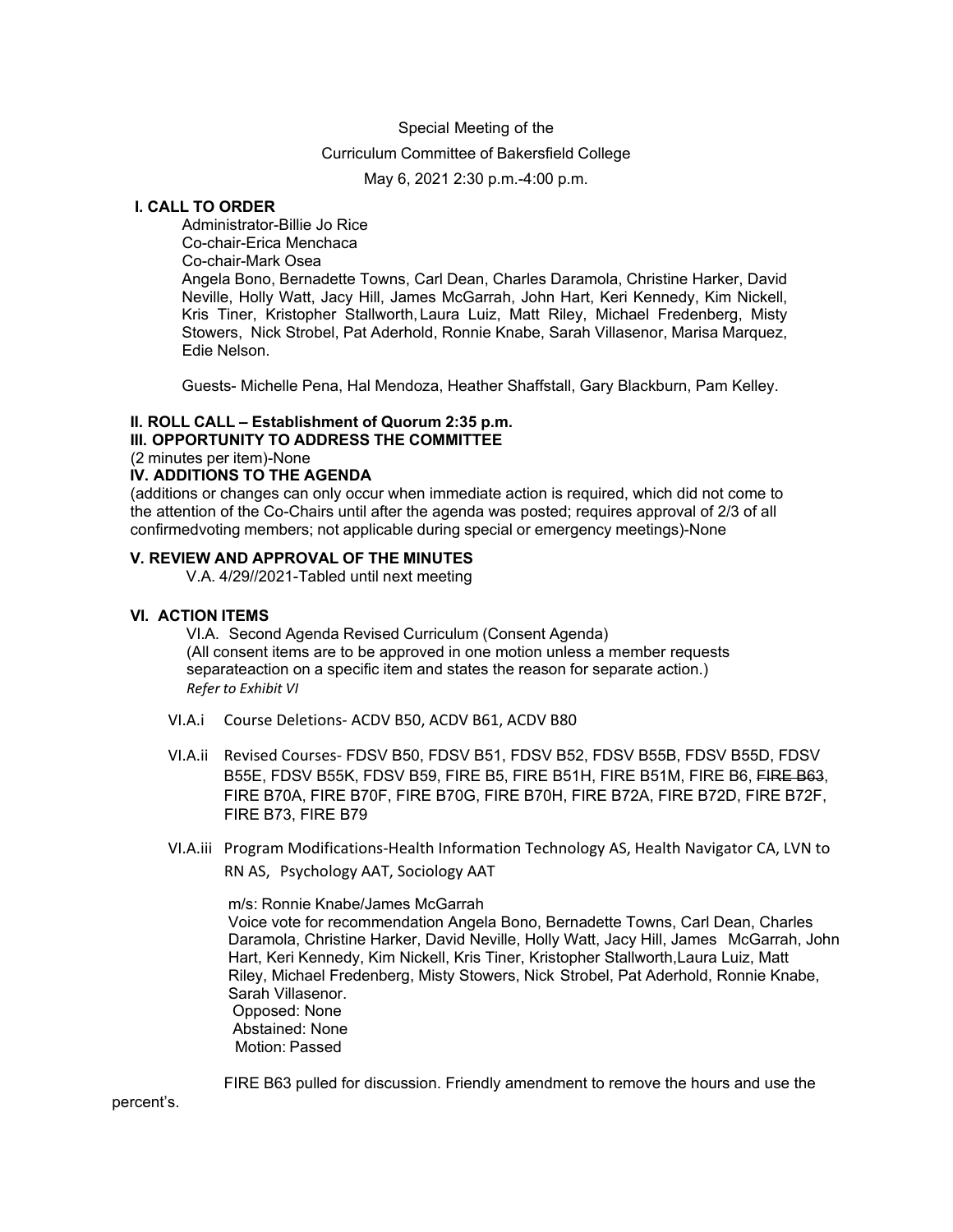m/s: James McGarrah/Kim Nickell

Voice vote for recommendation: Angela Bono, Bernadette Towns, Carl Dean, Charles Daramola, Christine Harker, David Neville, Holly Watt, Jacy Hill, James McGarrah, John Hart, Keri Kennedy, Kim Nickell, Kris Tiner, Kristopher Stallworth,Laura Luiz, Matt Riley, Michael Fredenberg, Misty Stowers, Nick Strobel, Pat Aderhold, Ronnie Knabe, Sarah Villasenor. Opposed: None Abstained: None Motion: Passed

VI.B. Second Agenda New Curriculum (Consent Agenda)

Refer to Exhibit VI

- VI.B.i New courses- FIRE B27C, FIRE B71F, FIRE B73J, KINS B1A, KINS B20A, KINS B21A, KINS B21BB, KINS B21DB, KINS B21FC, KINS B21SF, KINS B21SW, KINS B2A, KINS B3A
- VI.B.ii New programs- Business Administration 2.0, Logistics Management AS, Logistics Management CA

 m/s: James McGarrah/Ronnie Knabe Voice vote for recommendation Angela Bono, Bernadette Towns, Carl Dean, Charles Daramola, Christine Harker, David Neville, Holly Watt, Jacy Hill, James McGarrah, John

 Hart, Keri Kennedy, Kim Nickell, Kris Tiner, Kristopher Stallworth,Laura Luiz, Matt Riley, Michael Fredenberg, Misty Stowers, Nick Strobel, Pat Aderhold, Ronnie Knabe, Sarah Villasenor. Opposed: None

 Abstained: None Motion: Passed

KINS B21DB pulled for discussion- Confirmed the assessment map was present. Course author agreed to amend SLO #3 to align with comments.

m/s: James McGarrah/Ronnie Knabe

 Voice vote for recommendation Angela Bono, Bernadette Towns, Carl Dean, Christine Harker, David Neville, Holly Watt, Jacy Hill, James McGarrah, John Hart, Keri Kennedy, Kim Nickell, Kris Tiner, Kristopher Stallworth,Laura Luiz, Matt Riley, Michael Fredenberg, Misty Stowers, Nick Strobel, Pat Aderhold, Ronnie Knabe, Sarah Villasenor. Opposed: None Abstained: None Motion: Passed

VI.C. Second Agenda Distance Education (Consent Agenda) (All consent items are to be approved in one motion unless a member requests separate action on a specific item and states the reason for separate action.) Refer to Exhibit VI

VI.C.i Distance Education

FDSV B50, FDSV B51, FDSV B52, FDSV B55B, FDSV B55D, FDSV B55E, FDSV B59, FIRE B5, FIRE B27C, FIRE B51H, FIRE B51M, FIRE B6, FIRE B63, FIRE B70B, FIRE B70F, FIRE B70G, FIRE B70H, FIRE B71F, FIRE B72A, FIRE B72D, FIRE B73, FIRE B73J, FIRE B79, KINS B1A, KINS B20A, KINS B21A, KINS B21BB, KINS B21DB, KINS B21FC, KINS B21SF, KINS B21SW, KINS B2A, KINS B3A.

KINS B21SW removed fully online distance education request.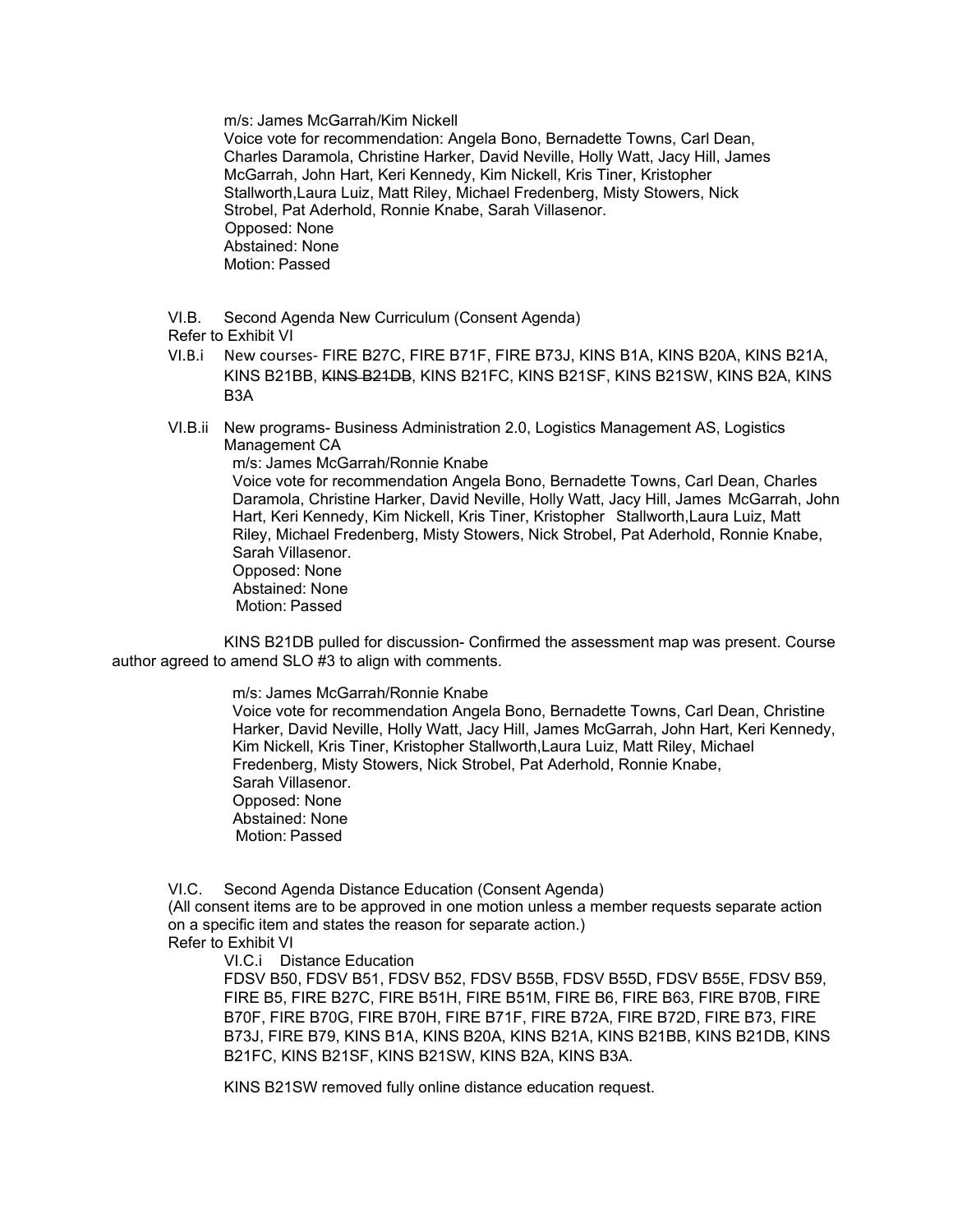m/s: Pat Aderhold/James McGarrah

 Voice vote for recommendation Angela Bono, Bernadette Towns, Carl Dean, Charles Daramola, Christine Harker, David Neville, Holly Watt, Jacy Hill, James McGarrah, John Hart, Keri Kennedy, Kim Nickell, Kris Tiner, Kristopher Stallworth,Laura Luiz, Matt Riley, Michael Fredenberg, Misty Stowers, Nick Strobel, Pat Aderhold, Ronnie Knabe, Sarah Villasenor. Opposed: None Abstained: None

Motion: Passed

VI.D Second Agenda Correspondence Education (Consent Agenda)

*Refer to Exhibit VI*

 Correspondence Education – FDSV B50, FDSV B51, FDSV B52, FDSV B55B, FDSV B59, FIRE B6, KINS B1A m/s: Pat Aderhold/Kim Nickell

 Voice vote for recommendation Angela Bono, Bernadette Towns, Carl Dean, Charles Daramola, Christine Harker, David Neville, Holly Watt, Jacy Hill, James McGarrah, John Hart, Keri Kennedy, Kim Nickell, Kris Tiner, Kristopher Stallworth,Laura Luiz, Matt Riley, Michael Fredenberg, Misty Stowers, Nick Strobel, Pat Aderhold, Ronnie Knabe, Sarah Villasenor. Opposed: None Abstained: None

Motion: Passed

VI.E Second Agenda General Education (Consent Agenda)

*Refer to Exhibit VI*

General Education (Consent)

 KINS B21SW, KINS B21BB, KINS B21DB, KINS B21FC, KINS B21SF, KINS B21SW m/s: Pat Aderhold/James McGarrah

 Voice vote for recommendation Angela Bono, Bernadette Towns, Carl Dean, Charles Daramola, Christine Harker, David Neville, Holly Watt, Jacy Hill, James McGarrah, John Hart, Keri Kennedy, Kim Nickell, Kris Tiner, Kristopher Stallworth,Laura Luiz, Matt Riley, Michael Fredenberg, Misty Stowers, Nick Strobel, Pat Aderhold, Ronnie Knabe, Sarah Villasenor. Opposed: None

 Abstained: None Motion: Passed

- 
- VI.F. Modification to Graduation Requirement Removal of Education Planning Requirement (Action Item)

Pat Aderhold asked on behalf of his department about impacts to INDT B10.

m/s: James McGarrah/Ronnie Knabe

 Voice vote for recommendation Angela Bono, Bernadette Towns, Carl Dean, Charles Daramola, Christine Harker, David Neville, Holly Watt, Jacy Hill, James McGarrah, John Hart, Keri Kennedy, Kim Nickell, Kris Tiner, Kristopher Stallworth,Laura Luiz, Matt Riley, Michael Fredenberg, Misty Stowers, Nick Strobel, Ronnie Knabe, Sarah Villasenor. Opposed: Pat Aderhold Abstained: None Motion: Passed